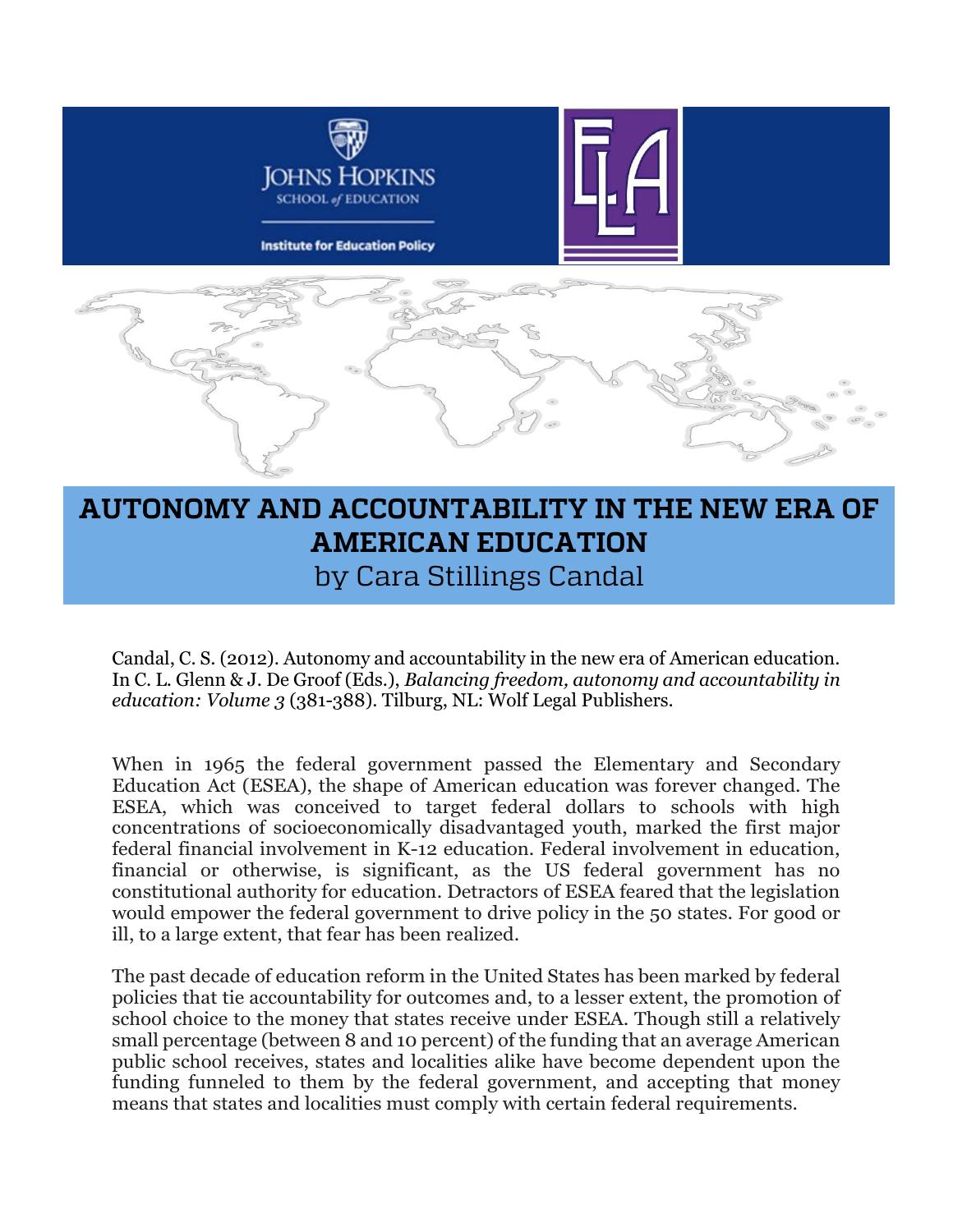In 2001, the early days of the George W. Bush administration, Congress passed into law, with broad bi-partisan support, a new version of the ESEA titled "No Child Left Behind" (NCLB). For the first time in American education history, states that accepted federal ESEA funds, were compelled by the law to design curriculum standards and implement annual examinations at the K-8 level that would measure student progress toward those standards. The overarching goal of NCLB was that every child would be "proficient" (as defined by the state in which he or she lived) in reading and mathematics by the year 2014. Under the law, states were required to set benchmarks for their progress toward 100 percent proficiency—schools failing to meet annual benchmarks would be audited and supported but eventually closed or reconfigured if they failed to improve.

In hindsight, the success of NCLB is that it opened a nation's eyes to the diverse and unequal standards to which schools in different states and localities were held—if they were held to standards at all—before the law was passed. The reform brought to public attention a longstanding academic dialogue about the achievement gaps between rich and poor, minority and majority students in the United States. The ultimate failure of NCLB, however, was that it set unrealistic goals for student and school performance and that it caused schools, especially those that struggled to meet state standards, to focus too narrowly on only those aspects of curricula for which they are held accountable. Moreover, although the law required that all states *have*  standards, it gave them too much autonomy in the creation of them; NCLB did not have an effective mechanism for ensuring that standards were similar or, more importantly, of similar quality from state to state.

In July 2009, when Barak Obama was elected president, the ESEA, the reauthorization of the ESEA was a task that had been languishing in Congress for two years—lawmakers could not agree on what a revised version of the law should look like. Obama, a dynamic new president, had strong ideas about what the content of any new education law should be, but it seemed doubtful that the new president would be able to convince many in his own party that some of the unpopular reforms he championed—such a greater accountability for teachers and an increase in the number of high-performing charter schools<sup>1</sup>—should be authorized and implemented.

Instead of rushing to redesign and reauthorize ESEA, the Obama administration instead moved quickly to authorize another federal education program as a part of the American Recovery and Reinvestment Act. The grant-based program, known as Race to the Top (RTT), in many ways picks up where NCLB leaves off, though it is unrelated to the law. Under the program, the federal government has been able to promote within states a new set of nationwide standards, known as the Common Core State Standards Initiative (CCSSI) and other reforms, some of which focus on providing greater school choice to families. As of August 2012, nineteen states have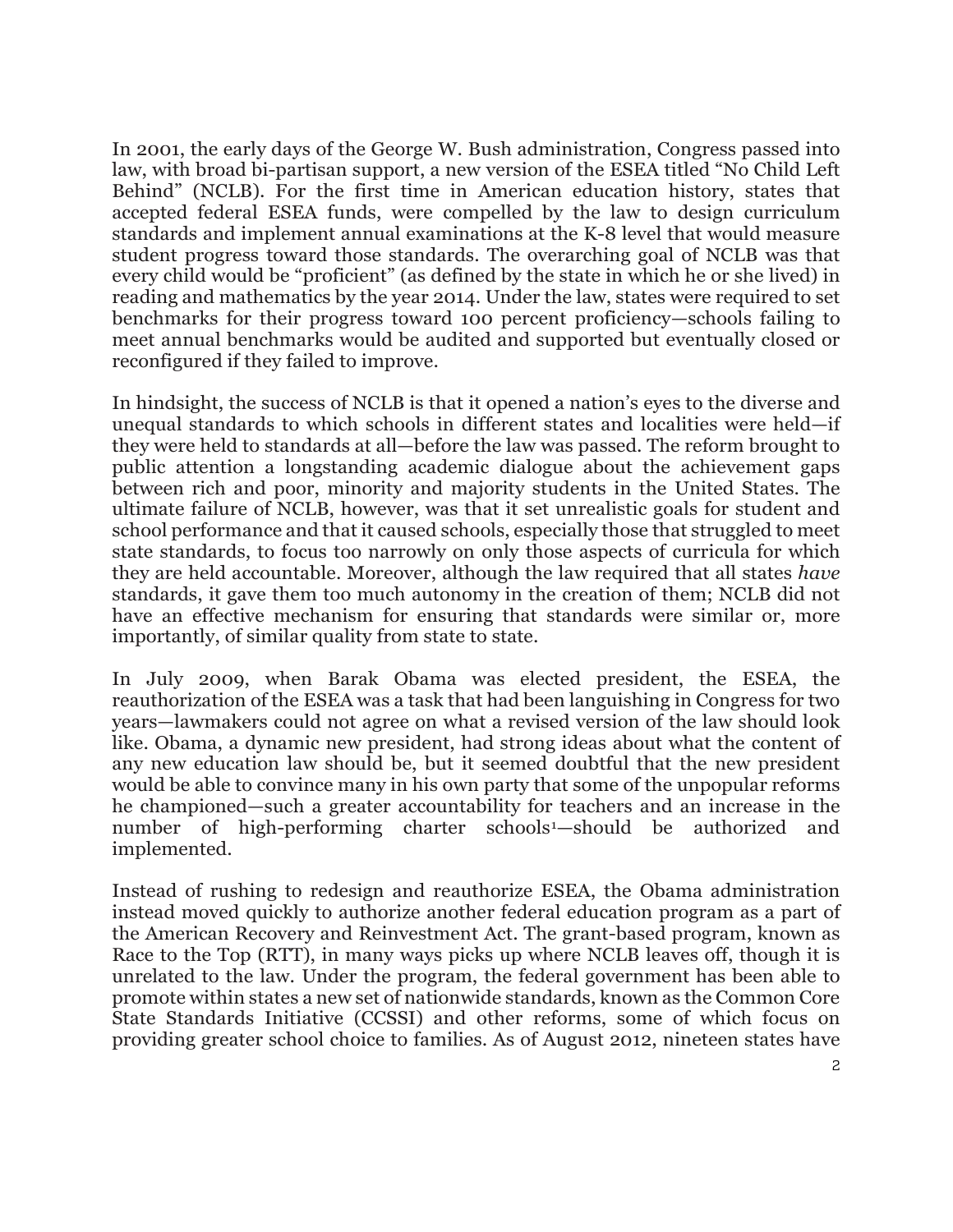received RTTT funding to do things such as "adopt more rigorous standards and assessments," reform the recruitment and retention of highly effective teachers and principals, turn around low performing schools, and "build data systems that measure student success."[2](#page-9-1)

If the turn of the century in US education was defined by the No Child left Behind Act and the curriculum standards and examinations that came with it, the Race to the Top era in American education is, in part, defined by a refinement of NCLB's vision: Supporters of Race to the Top believe that is emphasizes more equal access to more rigorous curricula and better teachers. Many believe that by focusing on charter schools as a mechanism for turning around low performing schools, it also emphasizes greater school autonomy and choice for parents.

But Race to the Top does not seek to refine or even advance all aspects of the NCLB agenda. It is of yet unclear what accountability for school and student performance will look like in the Race to the Top era. While "common assessments" are being crafted to align to the new Common Core State Standards Initiative (CCSSI), it is not clear how states and schools will be held accountable for performance on those examinations. It is also not clear what examinations will mean for students. States still have separate accountability systems in place from the NCLB era, many of which, according to experts, are weak at best, because they do little to hold students or failing schools accountable.[3](#page-9-2) Moreover, because of its many unrealistic constraints, including the expectation that all students, even those recently immigrated to the United States, be proficient in reading and math by 2014, the Obama administration by June of 2012, had granted twenty-four states waivers from many of the accountability requirements they had agreed to under the law.[4](#page-9-3)

Some important questions to ask about accountability measures in the Race to the Top era are:

- 1. Will accountability standards have no real connection to whether or not students pass on from one subject or grade to the next, or will the standards be used to signal to a student that he or she has skills to master before advancing to a new aspect of the curriculum?
- 2. What will student performance on examinations mean for teachers? Will teachers who fail to move students along be held accountable in some official manner? Will that accountability for teachers be consistent across localities? Across states?
- 3. What supports might be provided to teachers and students who fail to meet standard? To local districts? To states?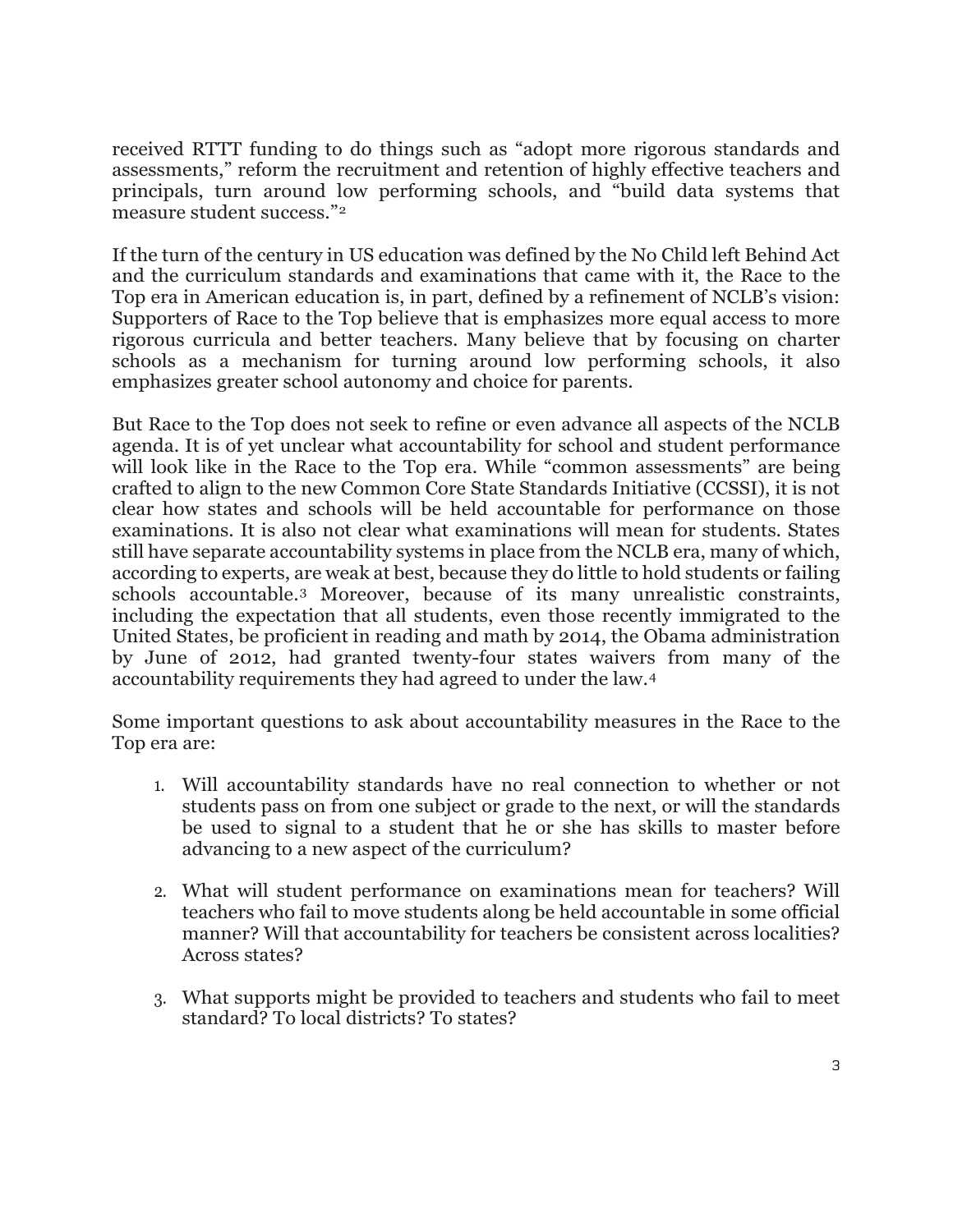All of these questions have yet to be answered, and it is likely that it will be some time before stakeholders begin to understand what the answers should be. What is clear, however, is that these questions and the many others that have arisen in the Race to the Top era strike at the heart of what the balance between accountability for outcomes and a school's autonomy to help students achieve solid outcomes should look like.

### *The race to the top era and accountability*

Stats that won RTT grant monies showed in their applications a willingness to "reform" their approach to education in a manner consistent with that deemed necessary by the authors of the program. In 2010, states were invited to submit proposals to the federal government, outlining their plans for reform. In competition with one another for federal money that was both unprecedented in amount and relatively scarce given the number of states vying for it, successful states learned early on that promising to do two key things (among many) would make them more likely to win the federal competition.

First, states that agreed to sign on to a national Common Core Curriculum were given preference in the first round of the competition. Second, states that agreed to reforms that would allow schools of choice, namely high performing charter schools, to expand their reach were also given preference.

The RTT competition is therefore geared toward simultaneously centralizing the content for which schools are accountable to teach children and providing schools and families with different options for configuring and selecting the *public* schools that children will attend top down accountability coupled with some autonomy for schools. The reality of the new accountability, however, is difficult to comprehend.

While the Common Core State standards, unlike No Child Left Behind, aim to bring all state standards up to a higher level of difficulty, there are concerns that they ultimately lower the high standards that some states had in place under No Child Left Behind. Perhaps more importantly however, it is as yet unclear how schools and states will be judged upon student performance. Perhaps more importantly, it is also unclear how states and schools that are judged to have inadequate student performance will be held accountable.

What is increasingly clear is that the proficiency goals to which schools and states were held accountable under NCLB will not survive in the RTT era, despite the fact that NCLB is still law while RTT remains only a federal grant scheme. Though the NCLB waivers granted by the Obama administration have been criticized in some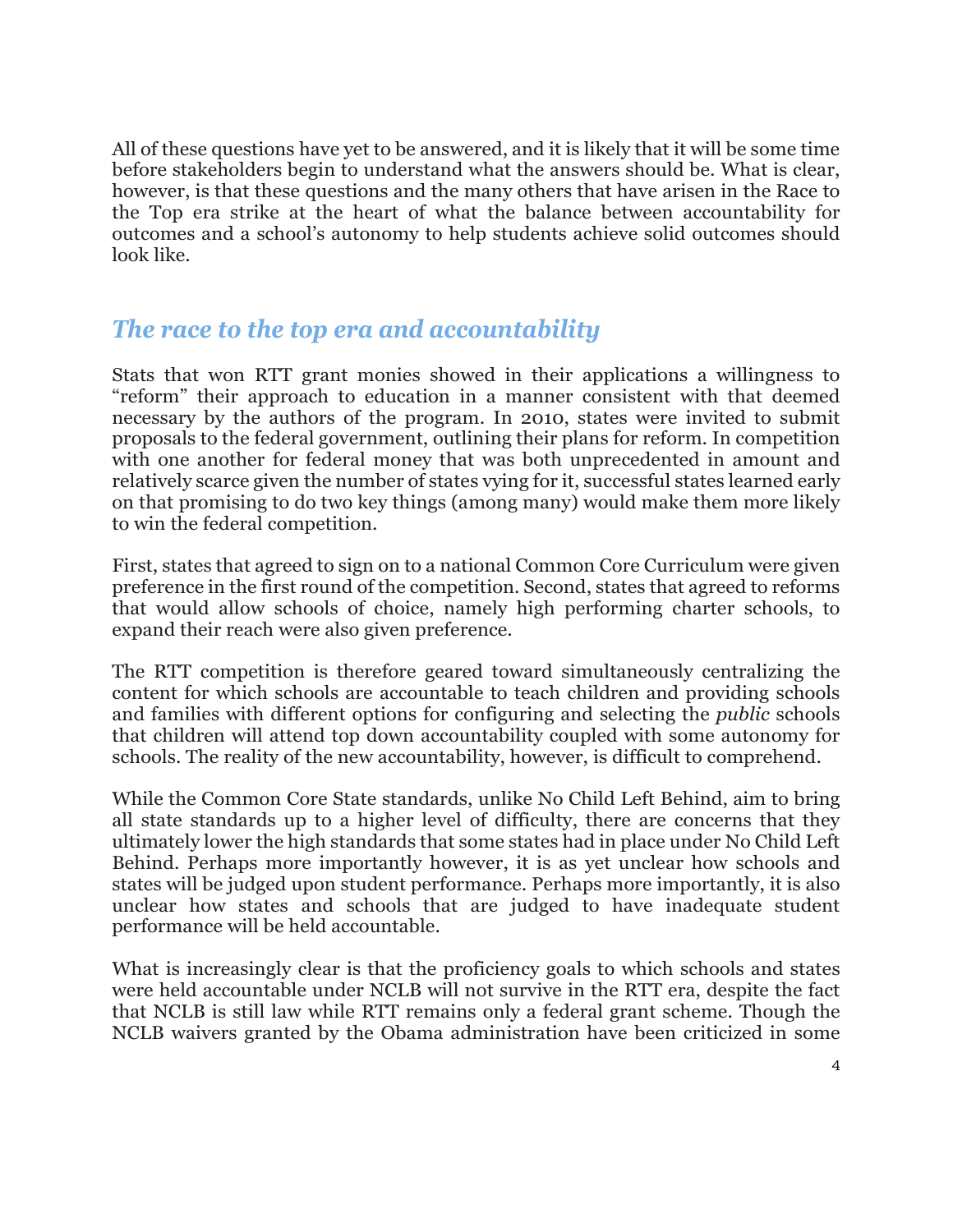circles, it is clear to most policy makers that most states NCLB accountability plans were not as effective as they could be and, because of these laws proficiency requirements, were unrealistic.

Importantly, support for releasing states from the requirements of NCLB has been coupled with general support for the Common Core Curriculum promoted under the RTTT program. The architects of the Common Core, which included state governors, school superintendents, education policy leaders, educators, and academics from across the country, claim that the curriculum better represents the kinds of skills that will help students to succeed in post-secondary education. They also note that the Core emphasizes depth of knowledge over breadth of content; it encourages schools and teachers to cover core content discursively— not only because of an emphasis on the importance of reading and writing across content areas but also because the Common Core expects that students be able to demonstrate knowledge and skill in multiple ways.

An emphasis on multiple ways of delivering, experiencing and assessing Common Core content is both a reaction to the multiple choice examinations that all states crafted under NCLB (which limited the ability of students to show what they knew and could do in relation to the standards) and recognition that different students require different approaches to teaching and learning to be successful. Problematically, however, it will be difficult to measure the value of each approach to delivering and assessing curricula, especially if meaningful measures of accountability are to be attached to the examinations that states and localities administer.

Whereas a standard multiple choice examination provides a common yardstick by which to measure what students know, allowing for multiple modes of assessment presents challenges. According to the two Consortia formed (with federal money) to create the assessments, in addition to a core of multiple choice items, the Common Assessments will include other measures of what students know and can do, including but not limited to: portfolios of student work, real time assessments of "performance" on a task (such as performing a laboratory experiment), and short answer and extended response writing tasks in multiple subject areas.[5](#page-9-4)

Allowing different states, localities, and even teachers to choose and/or use these various assessment methods means that assessments will be more qualitative, subjective, difficult to deliver in valid ways, and difficult to score in reliable ways. Indeed, some states piloted the use portfolio and other performance based assessments under their No Child Left Behind accountability plans; on the whole results were very disappointing: "Separate studies by nationally respected researchers showed that as a school accountability tool, portfolio assessment was a huge flop in both states, yielding results that were wildly unreliable and very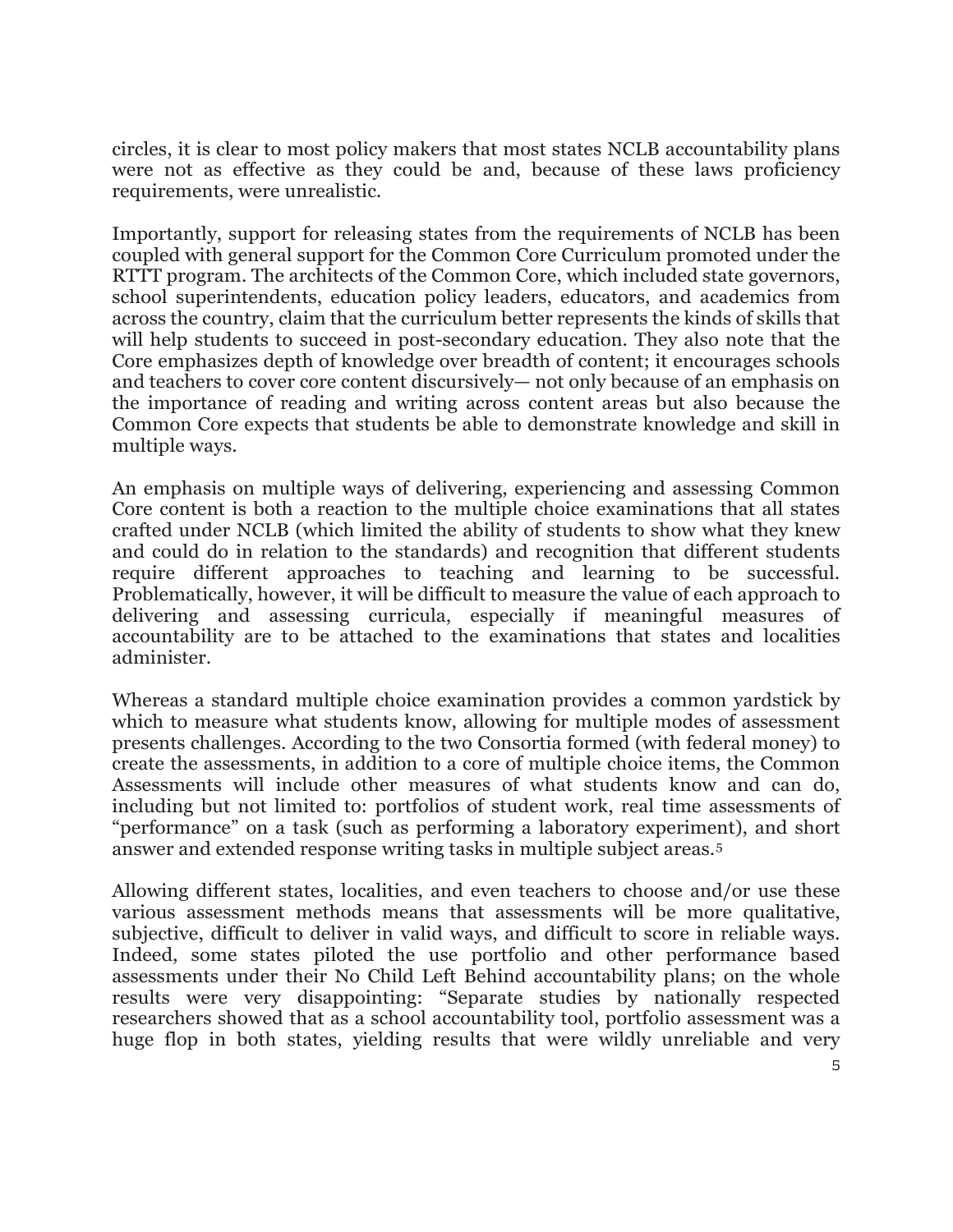expensive to obtain.

Among the problems found:

- A failure to yield reliable comparative data.
- Large differences in the way teachers implemented portfolios.
- Major differences in the degree of difficulty of assignments, rendering "comparisons among students or groups of students highly misleading."[6](#page-9-5)

Moreover, according to the two Consortia, which will pilot the assessments in 2012 and plan to first implement them in 2014, states and localities will need to rely upon technology to assess students.[7](#page-9-6) Computer based testing has become widely used in many disciplines in recent years, especially for professional certification, but the availability and quality of technology varies widely from state to state, locality to locality, and even school to school; a lack of widely available or reliable technology could impact the ways in which students experience assessments and the ways in which educators receive and use assessment data.<sup>[8](#page-9-7)</sup>

This important question about "how" accountability for outcomes will look in the Race to the Top era relates directly to whether or not accountability for outcomes (be it at the level of the student, the teacher, or the school) will be an idea that persists and prevails in the near future of American education policy. Will the US continue to emphasize the importance of measuring how well students are performing and how well individual schools are serving students and will they be able to do so in a valid and reliable way? Or, will an emphasis on accountability for outcomes fade in favor of a more flexible approach to delivering and assessing curricula? Can accountability that that provides incentives for good performance and doles out consequences for unsuccessful performance co-exist with an approach that could hold different students to different standards even when they are all learning from the same common curriculum?

#### *The race to the top era and autonomy*

Questions about accountability, while important, should not overwhelm discussion of the important autonomies that the RTTT era approach to curriculum and assessment provides to educators. For some, a more flexible approach to delivering and assessing curricula is a prerequisite for improving the quality of education in the United States overall.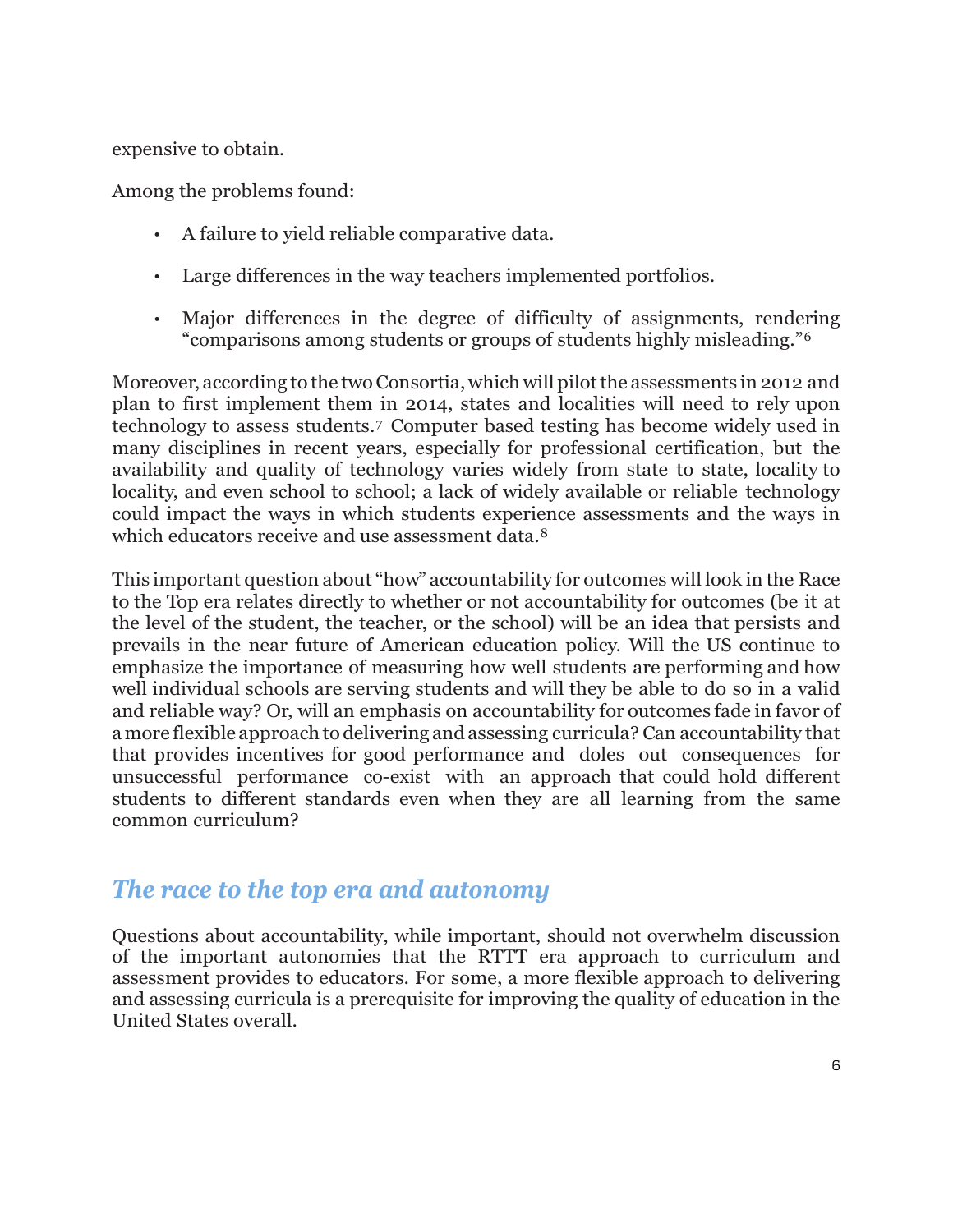Detractors of NCLB's one-size-fits all approach argue that the multiple choice assessment format that prevailed under NCLB prevents some students from demonstrating that they have mastered a skill. They also argue that too many states implemented standards under NCLB that favor breadth of knowledge (how many skills does a student possess within one subject area?) over depth of knowledge (how well can a student perform a specific skill and how deep is a student's understanding of a given concept?). There is a difference, detractors say, between being able to tick the right answer on a multiple choice math test and being able to explain how one arrived at the right answer or how the math concept under scrutiny applies to something in the wider world.

Importantly, as schools begin to focus on depth of knowledge over breadth of content and as schools and teachers are granted more flexibilities in how they assess student performance, the work of teaching, which has always been critical to student success, is likely to be highlighted in a way that it has not been before. Whereas under NCLB teachers were scrutinized for the data that their students produced (scores on multiple choice examinations), in the RTTT era it is likely that teachers will continue to be scrutinized for that data in addition to being scrutinized for the work or lack thereof that produced that data.

Qualitative measures of student work, such as portfolios, may be a more direct reflection on the work that a teacher demands of a student than it is of what students know and can do. Teacher evaluators who review such assessments may be more apt to question why a teacher made a certain curricular choice or opted to assess a student in a particular way. In this sense, the additional flexibilities that RTTT and the CCSSI provide to schools and families are an important components of a more general push to improve school quality across the states.

Also, under Race to the Top, states are strongly encouraged to foster innovative school options for parents, such as high performing charter or other schools that espouse a particular program or mission. Many charter schools, in particular, have produced strong outcomes for poor and minority students, and in many cases charter schools have allowed parents to choose a school well suited to the needs of their children. If, in the RTTT era, students and families have more school options, it stands to reason that the different ways in which schools can choose to deliver curricula and assess students could be better tailored to individual needs.

Coupled with this push for increased choice for families and students, RTTT also encourages states to provide localities with greater flexibility in how they hire, fire, and pay teachers. The grant scheme rewards states willing to experiment with differential pay for teachers—something that, in many states, has been difficult, if not impossible due to the strength of teachers unions. Moreover, encouraging states to authorize more charter schools means, (in states with policies that allow charters the right freedoms) that school leaders will be free from the constraints of teachers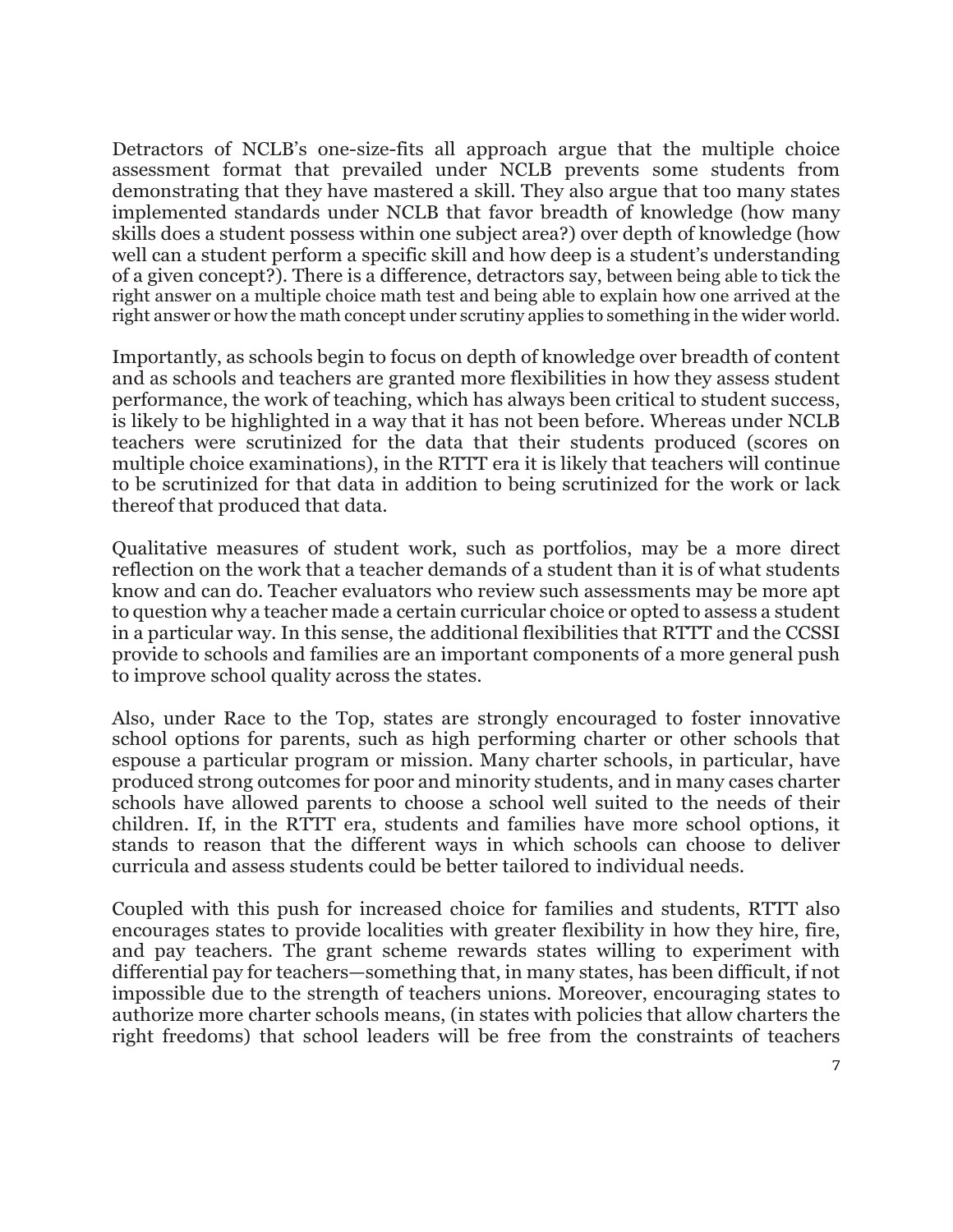unions when it comes to hiring and firing teachers. Whereas in the traditional public school system it can take years and considerable amounts of paperwork to fire an incompetent or ineffective teacher, charter schools in many states have the autonomy to hire and fire teachers at will (though within legal reason).

These reforms do more than any other in American education history to address what is probably the biggest factor in the achievement gap that exists between poor and middle class, minority and majority students: a lack of quality teachers in the classrooms where they are needed most. As in many countries, research consistently find that effective teachers make the difference in student achievement that effective teachers are too scarce, especially in the nation's poorest communities.

RTTT even has a strong component that requires states receiving grants to design and implement strong teacher evaluation systems—systems that rely upon data generated by standardized tests, observations of teacher work, and other measures to determine whether or not a teacher is producing desired achievement results.<sup>[9](#page-9-8)</sup> Most of these systems are still under development and will not be implemented for some time, and states are realizing the challenges inherent in creating a large scale teacher evaluation tool that yields meaningful information about teacher performance. Perhaps more problematic, unless other mechanisms are in place at the state level to ensure that objective and reliable student achievement data exists and to ensure that the teachers unions that dominate education politics in so many states are no longer able to protect low-performing teachers, the effectiveness of these teacher evaluation tools will be questioned.

#### *Conclusions*

The turn-of-the century in American education was characterized by a profound change in how policymakers, educators, parents, and students view the right to a quality education and how to determine whether or not quality education is being delivered. The *No Child Left Behind Act* put the US on a new path to emphasizing the importance of accountability for outcomes and ensured that the structure of education in the US began to look somewhat more similar to that in other countries, especially in Europe, where the importance of both centralized curricula and local autonomy are recognized. But the law itself was necessarily imperfect; it was only a first step in understanding how to balance central authority for the content of what students know and for student results with the autonomy to deliver education in a way specific to each community, each school, and each student.

The Race to the Top era in education builds off much of No Child Left Behind initiated while expanding the influence of the federal government, through incentive schemes,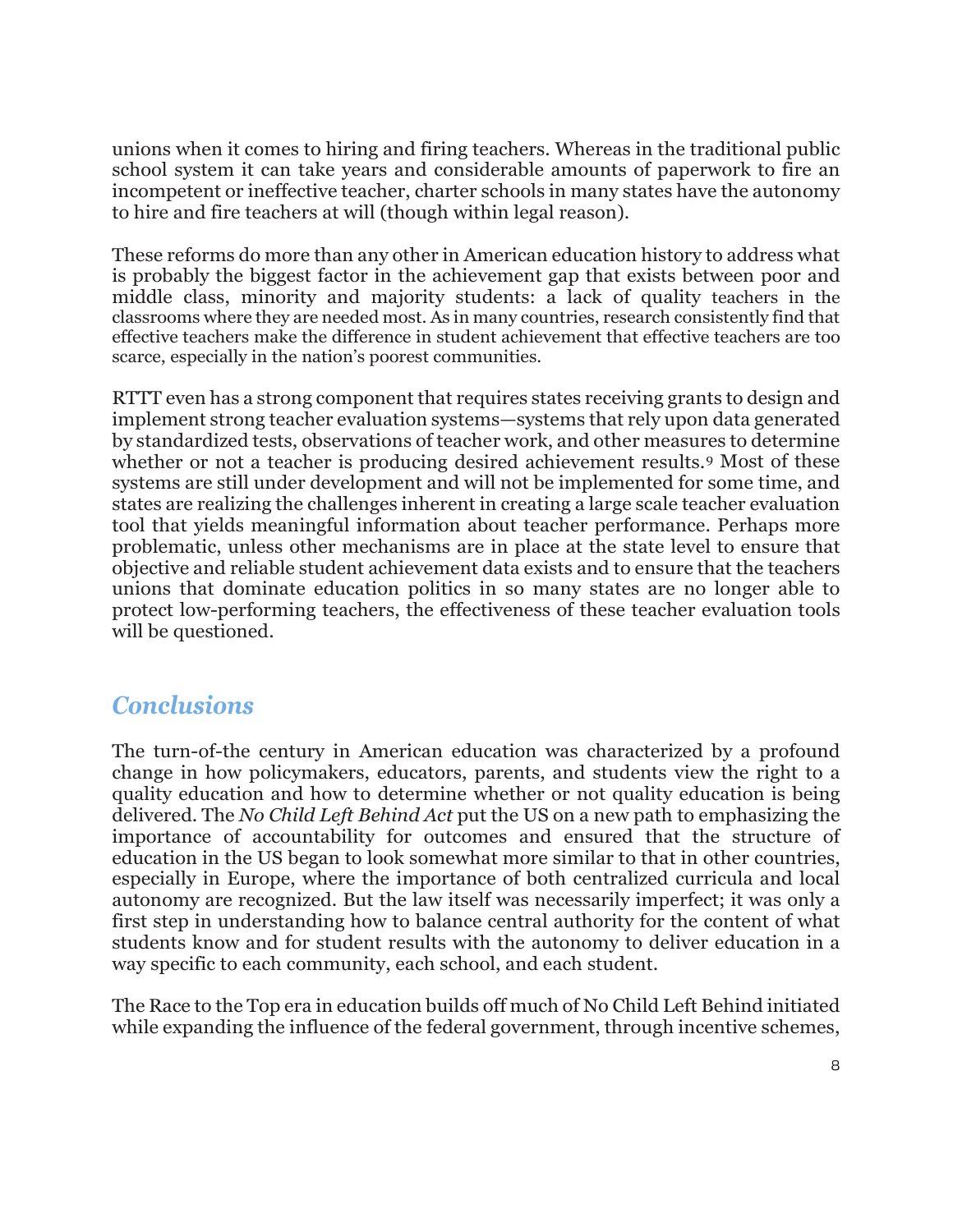over the curricula that schools deliver and some of the mechanisms in place to deliver it, such as autonomous schools. It remains to be seen, however, if this era in education will be characterized by a kind of accountability backlash—an eschewing of accountability reforms based on objective and quantifiable measures of student results.